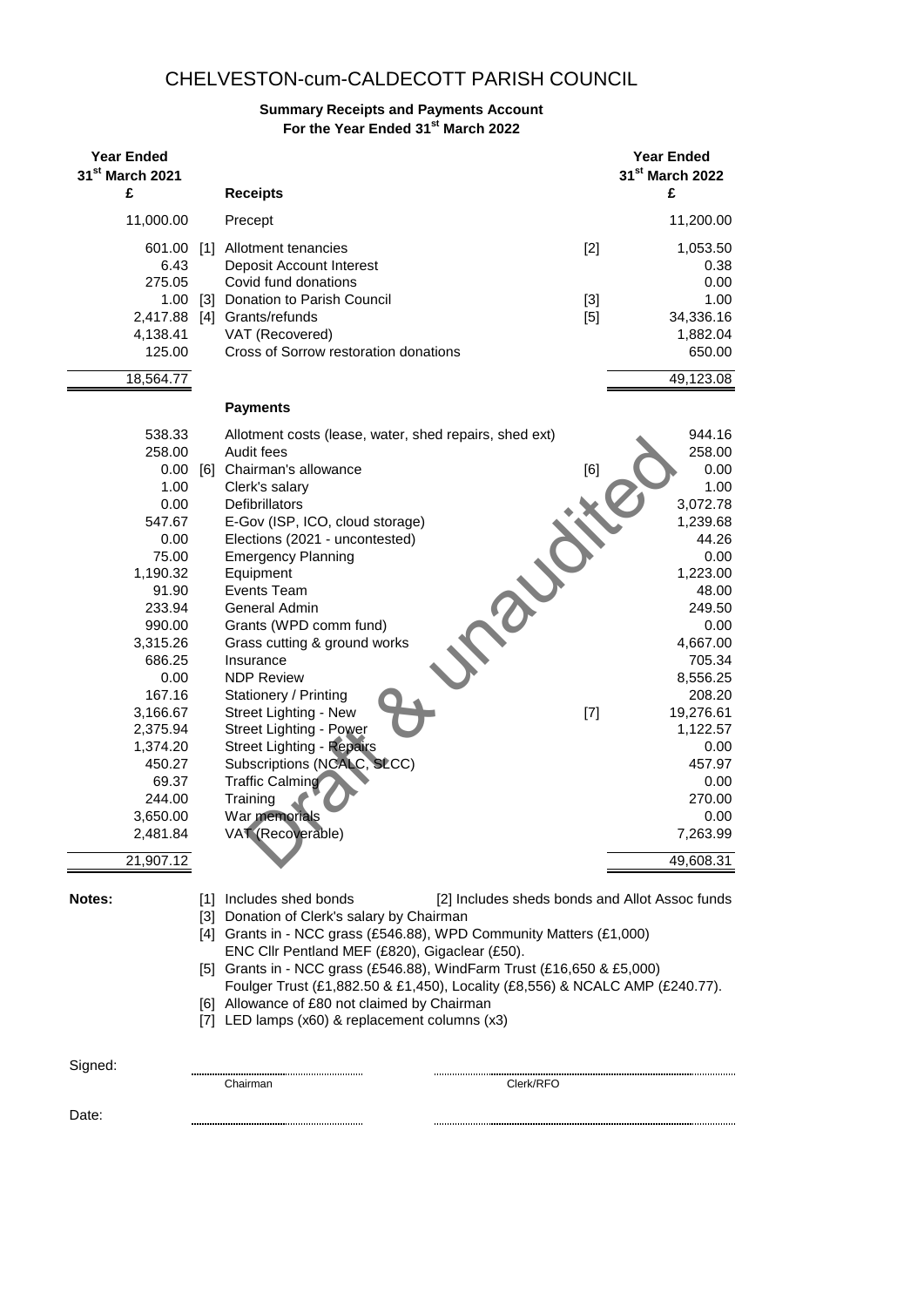## CHELVESTON-cum-CALDECOTT PARISH COUNCIL

### **Receipts and Payments Summary For the Year Ended 31st March 2022**

| <b>Year Ended</b><br>31 <sup>st</sup> March 2021<br>£ |                        |                                                                                        | <b>Year Ended</b><br>31st March 2022<br>£ |
|-------------------------------------------------------|------------------------|----------------------------------------------------------------------------------------|-------------------------------------------|
|                                                       | 13,786.07<br>18,564.77 | Balance Brought Forward at 1 <sup>st</sup> April<br><b>ADD Total Receipts</b>          | 10,443.72<br>49,123.08                    |
|                                                       | 32,350.84<br>21,907.12 | <b>LESS Total Payments</b>                                                             | 59,566.80<br>49,608.31                    |
|                                                       | 10,443.72              | Balance Carried Forward at 31 <sup>st</sup> March                                      | 9,958.49                                  |
|                                                       |                        | These funds are represented by:                                                        |                                           |
|                                                       | 200.00                 | Current A/C                                                                            | 0.00                                      |
|                                                       | 10,121.73              | Reserve A/C                                                                            | 0.00                                      |
|                                                       | 151.99                 | On-line A/C                                                                            | 9,958.49                                  |
|                                                       | $-30.00$<br>10,443.72  | Less unpresented cheques<br>$[2]$                                                      | 0.00<br>9,958.49                          |
|                                                       |                        | $[1]$                                                                                  |                                           |
| Notes:                                                |                        | [1] Restricted reserves £6,700 - Traffic Calming (£5,500), Elections 2021 (£1,200)     |                                           |
|                                                       |                        | [2] Restricted reserves £7,566.39 - Traffic Calming (£5,500), Elections 2025 (£1,200), |                                           |
|                                                       |                        | St Lt Test 2027 (£600) & Allot Assoc (£266.39).                                        |                                           |
|                                                       |                        |                                                                                        |                                           |
| Signed:                                               |                        |                                                                                        |                                           |
|                                                       |                        | Clerk/RFO<br>Chairman                                                                  |                                           |
| Date:                                                 |                        |                                                                                        |                                           |
|                                                       |                        |                                                                                        |                                           |
|                                                       |                        |                                                                                        |                                           |
|                                                       |                        |                                                                                        |                                           |
|                                                       |                        |                                                                                        |                                           |
|                                                       |                        |                                                                                        |                                           |
|                                                       |                        |                                                                                        |                                           |
|                                                       |                        |                                                                                        |                                           |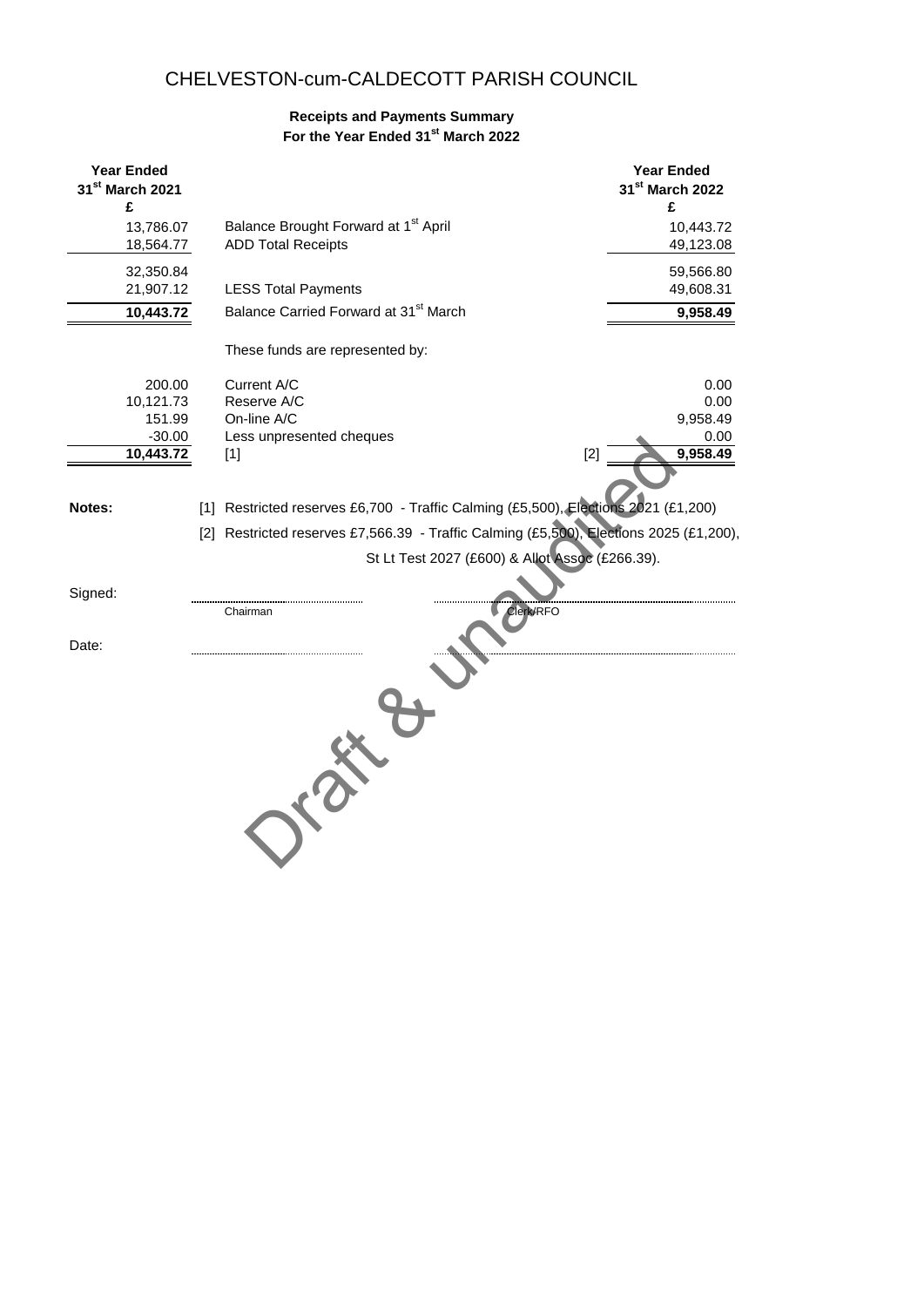# CHELVESTON-cum-CALDECOTT PARISH COUNCIL

|               | <b>Supporting Statement</b>                                                                                                                                                                                                                                                                                                                                                                                                                                                                      |                       |
|---------------|--------------------------------------------------------------------------------------------------------------------------------------------------------------------------------------------------------------------------------------------------------------------------------------------------------------------------------------------------------------------------------------------------------------------------------------------------------------------------------------------------|-----------------------|
|               | For the Year Ended 31st March 2022                                                                                                                                                                                                                                                                                                                                                                                                                                                               |                       |
| <b>Assets</b> |                                                                                                                                                                                                                                                                                                                                                                                                                                                                                                  | <b>Net Book Value</b> |
| a)            | During the year the following assets were acquired -                                                                                                                                                                                                                                                                                                                                                                                                                                             |                       |
|               | Defibrilator & cabinets (x2)                                                                                                                                                                                                                                                                                                                                                                                                                                                                     | £2,564.40             |
|               | Framed A2 List of Chairs & Clerks (donated)                                                                                                                                                                                                                                                                                                                                                                                                                                                      | £1.00                 |
|               |                                                                                                                                                                                                                                                                                                                                                                                                                                                                                                  | £2,565.40             |
| b)            | During the year the following assets were disposed -                                                                                                                                                                                                                                                                                                                                                                                                                                             |                       |
|               |                                                                                                                                                                                                                                                                                                                                                                                                                                                                                                  | £0.00                 |
| $\mathsf{c}$  | Net change in asset valuation during the year [a - b]                                                                                                                                                                                                                                                                                                                                                                                                                                            | £2,565.40             |
|               | Tenancies in operation at close of business on 31 <sup>st</sup> March<br>During the year the Council is in a 5 year tenancy agreement for<br>agricultural land at the rear of Disbrowe Court as a tenant.<br>During the year the Council renewed or entered into tenancy agreements<br>with allotment holders as a landlord.<br><b>Section 137 Payments</b><br>Following adoption of the General Power of Competence in 2013<br>the Council no longer uses s137 of the Local Government Act 1972 |                       |
|               | Superannunation<br>For the year ended 31 <sup>st</sup> March 2022 the Council made no contributions to employee's<br>superannuable pay, the sole part time employee being the Clerk to the Council.                                                                                                                                                                                                                                                                                              |                       |
| Signed:       | Chairman<br>Clerk/RFO                                                                                                                                                                                                                                                                                                                                                                                                                                                                            |                       |
| Date:         |                                                                                                                                                                                                                                                                                                                                                                                                                                                                                                  |                       |